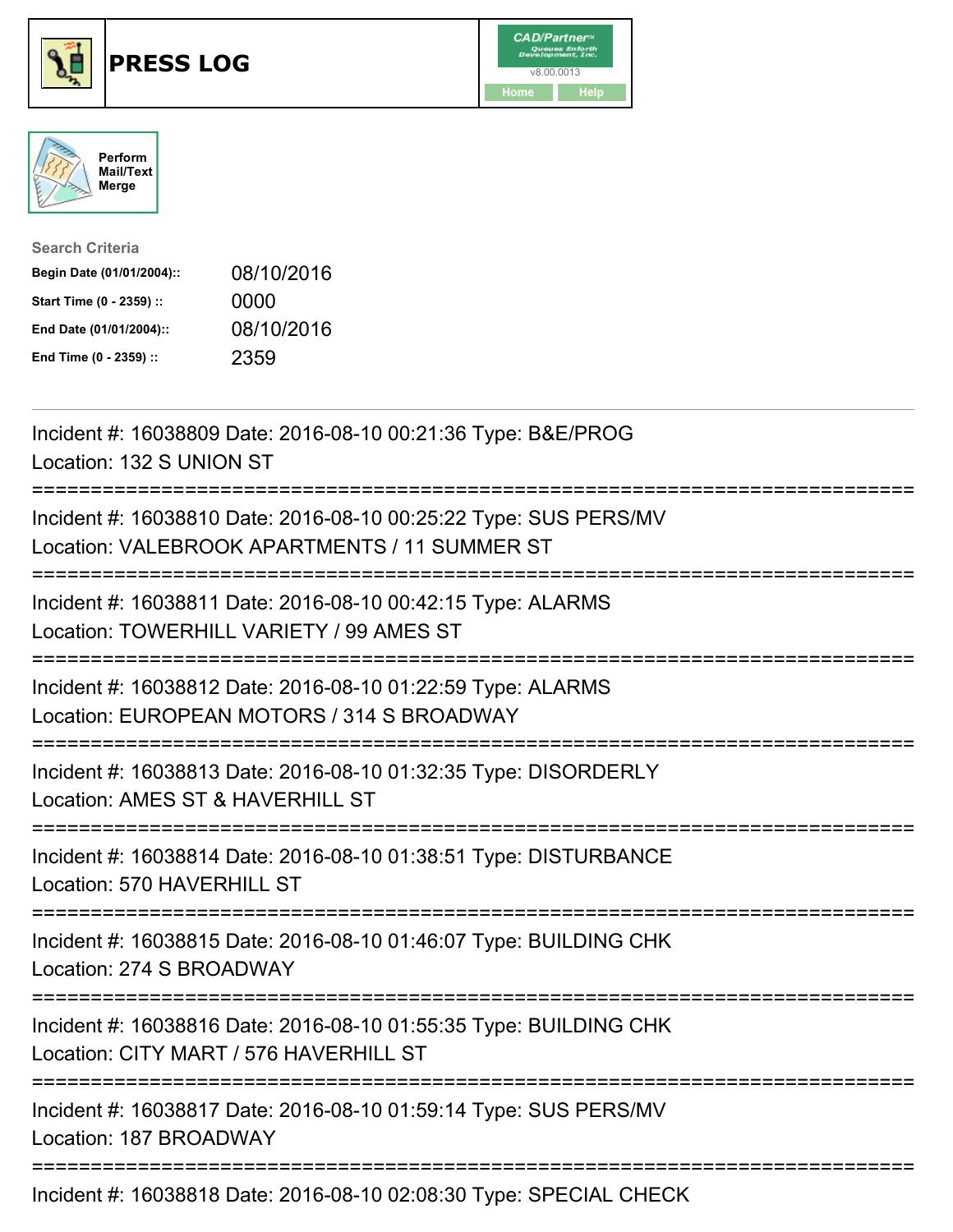Location: MELROSE =========================================================================== Incident #: 16038819 Date: 2016-08-10 02:09:33 Type: M/V STOP Location: METHUEN ST & UNION ST =========================================================================== Incident #: 16038820 Date: 2016-08-10 02:10:07 Type: SPECIAL CHECK Location: THORNDIKE =========================================================================== Incident #: 16038821 Date: 2016-08-10 02:12:27 Type: M/V STOP Location: MARSTON ST =========================================================================== Incident #: 16038822 Date: 2016-08-10 02:13:32 Type: M/V STOP Location: HAVERHILL ST & MAY ST =========================================================================== Incident #: 16038823 Date: 2016-08-10 02:16:25 Type: TOW OF M/V Location: TRESPASS / 111 LOWELL ST =========================================================================== Incident #: 16038824 Date: 2016-08-10 02:18:28 Type: TOW/REPOSSED Location: 139 BENNINGTON ST =========================================================================== Incident #: 16038826 Date: 2016-08-10 02:20:03 Type: M/V STOP Location: BROADWAY & LOWELL ST =========================================================================== Incident #: 16038825 Date: 2016-08-10 02:20:17 Type: TOW/REPOSSED Location: 151 E HAVERHILL ST =========================================================================== Incident #: 16038827 Date: 2016-08-10 02:35:54 Type: M/V STOP Location: 40 EXETER ST =========================================================================== Incident #: 16038828 Date: 2016-08-10 02:40:51 Type: BUILDING CHK Location: ENQUENTO NIGHTCLUB / 271 BROADWAY =========================================================================== Incident #: 16038829 Date: 2016-08-10 02:42:37 Type: M/V STOP Location: MAY & CRESCENT =========================================================================== Incident #: 16038830 Date: 2016-08-10 02:42:56 Type: M/V STOP Location: FULTON ST & HAVERHILL ST =========================================================================== Incident #: 16038831 Date: 2016-08-10 02:46:14 Type: EXTRA SURVEIL Location: MELROSE ST ===========================================================================

Incident #: 16038832 Date: 2016-08-10 02:48:15 Type: M/V STOP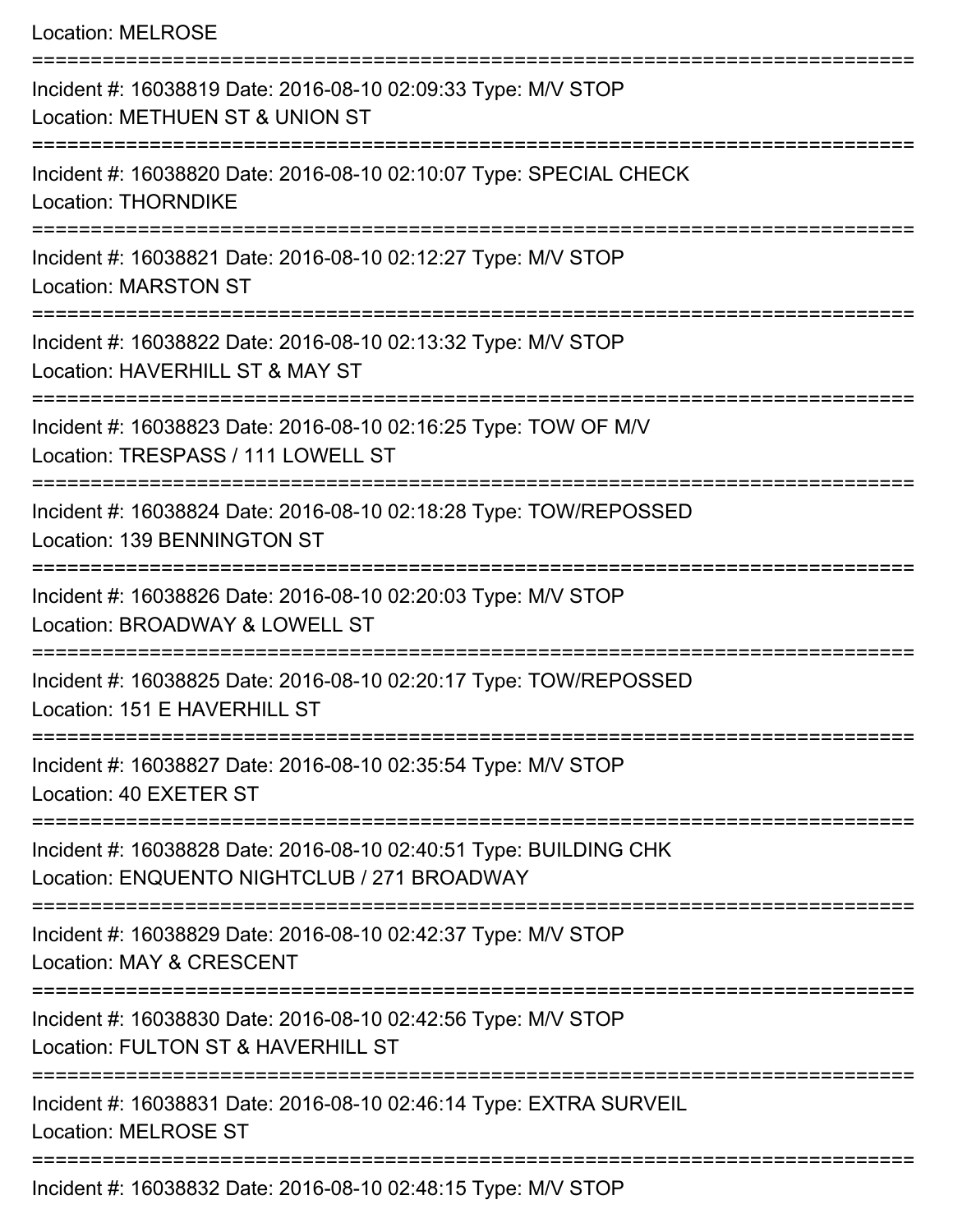| Incident #: 16038833 Date: 2016-08-10 02:51:17 Type: SPECIAL CHECK<br>Location: BOAT RAMP / EVERETT ST                    |
|---------------------------------------------------------------------------------------------------------------------------|
| Incident #: 16038834 Date: 2016-08-10 03:41:40 Type: BUILDING CHK<br>Location: HENRY JEWLERS / 77 ESSEX ST                |
| Incident #: 16038836 Date: 2016-08-10 03:41:42 Type: BUILDING CHK<br>Location: GARCIA, VALLEY & ASSOCIATES / 197 ESSEX ST |
| Incident #: 16038835 Date: 2016-08-10 03:42:27 Type: M/V STOP<br>Location: 50 COMMON ST                                   |
| Incident #: 16038837 Date: 2016-08-10 04:12:31 Type: NOISE ORD<br><b>Location: 18 PLEASANT TER</b>                        |
| Incident #: 16038838 Date: 2016-08-10 04:23:29 Type: BUILDING CHK<br>Location: EUROPEAN MOTORS / 314 S BROADWAY           |
| Incident #: 16038839 Date: 2016-08-10 04:41:47 Type: ALARMS<br>Location: SOMERSWORTH LLC / 433 MARKET ST                  |
| Incident #: 16038840 Date: 2016-08-10 05:06:15 Type: ALARMS<br>Location: CLASS INC / 1 PARKER ST                          |
| Incident #: 16038841 Date: 2016-08-10 06:09:56 Type: MAL DAMAGE<br>Location: 61 HIGH ST                                   |
| Incident #: 16038842 Date: 2016-08-10 06:45:12 Type: B&E/PAST<br>Location: BELLMORE'S AUTO CENTER / 185 S BROADWAY        |
| Incident #: 16038843 Date: 2016-08-10 06:46:28 Type: NOISE ORD<br>Location: 41 AUBURN ST #A                               |
| Incident #: 16038844 Date: 2016-08-10 07:00:49 Type: UNATENEDCHILD<br>Location: HANCOCK ST & SCHOOL ST                    |
| Incident #: 16038845 Date: 2016-08-10 07:05:08 Type: UNATENEDCHILD<br>Location: LAWRENCE BOYS + GIRLS CLUB / 158 WATER ST |
| Incident #: 16038846 Date: 2016-08-10 07:07:23 Type: M/V STOP<br>DEODD OT A FRANC                                         |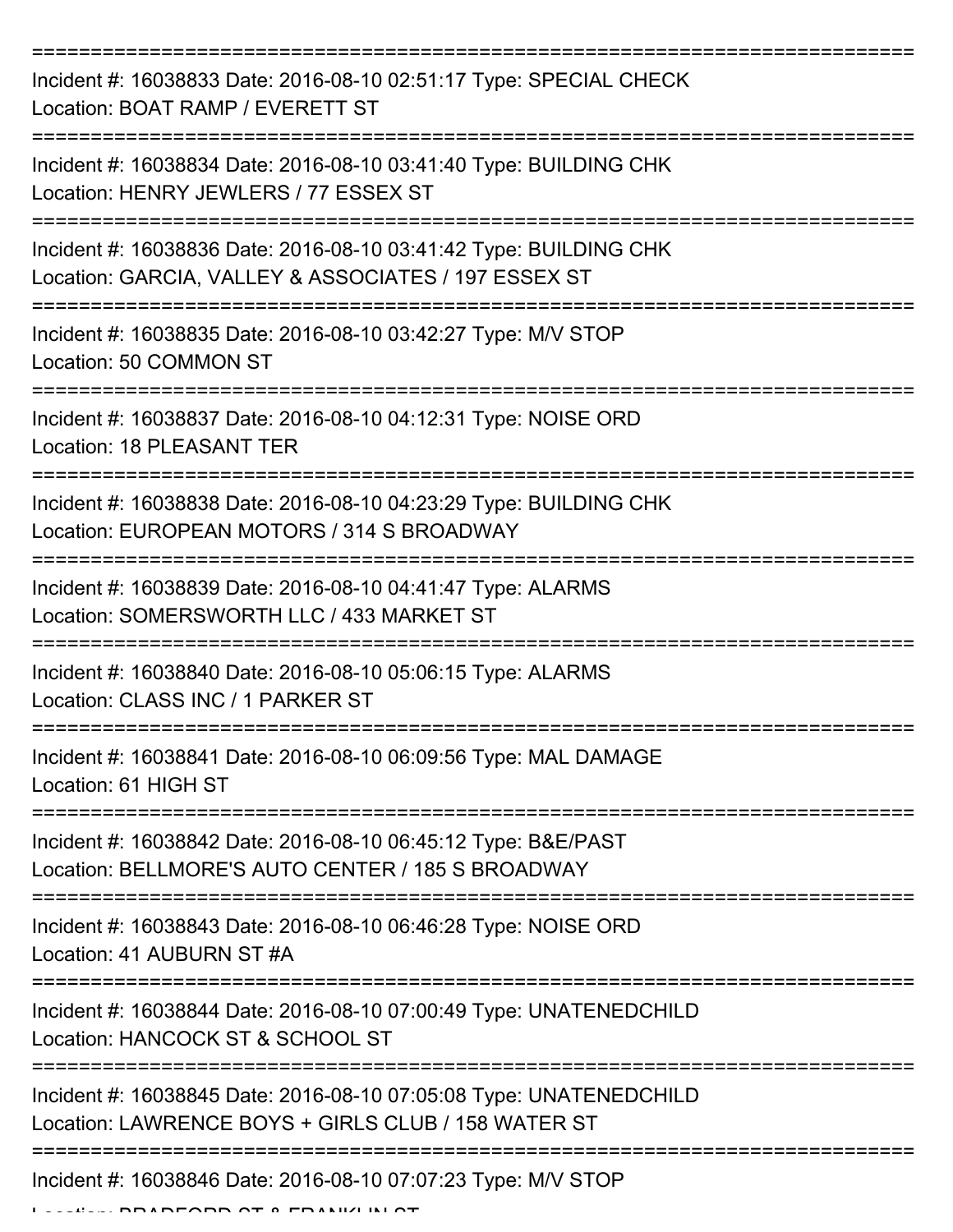| Incident #: 16038847 Date: 2016-08-10 07:19:02 Type: CLOSE STREET<br>Location: ERVING AV & HAMPSHIRE ST      |
|--------------------------------------------------------------------------------------------------------------|
| Incident #: 16038848 Date: 2016-08-10 07:21:03 Type: CLOSE STREET<br>Location: 356 S UNION ST                |
| Incident #: 16038849 Date: 2016-08-10 07:29:25 Type: TOW OF M/V<br>Location: ABANDONED / 279 PARK ST         |
| Incident #: 16038850 Date: 2016-08-10 07:41:43 Type: DISTURBANCE<br>Location: 11 E PLATT ST                  |
| Incident #: 16038851 Date: 2016-08-10 07:43:36 Type: M/V STOP<br>Location: 309 PARK ST                       |
| Incident #: 16038852 Date: 2016-08-10 07:46:49 Type: ALARMS<br>Location: MCQUIRE RESD, / 74 AVON ST          |
| Incident #: 16038853 Date: 2016-08-10 07:54:16 Type: PARK & WALK<br>Location: 205 BROADWAY                   |
| Incident #: 16038854 Date: 2016-08-10 07:58:17 Type: DISTURBANCE<br>Location: 9 HOWE CT                      |
| Incident #: 16038855 Date: 2016-08-10 08:03:32 Type: B&E/PAST<br>Location: FREDS AUTO REPAIR / 265 LOWELL ST |
| Incident #: 16038856 Date: 2016-08-10 08:14:37 Type: CLOSE STREET<br>Location: PARK ST & TENNEY ST           |
| Incident #: 16038857 Date: 2016-08-10 08:22:35 Type: STOL/MV/PAS<br>Location: 45 BROADWAY                    |
| Incident #: 16038858 Date: 2016-08-10 08:29:27 Type: CLOSE STREET<br>Location: MECHANIC ST & UNION ST        |
| Incident #: 16038859 Date: 2016-08-10 09:20:19 Type: M/V STOP<br>Location: 118 HAVERHILL ST                  |
| Incident #: 16038860 Date: 2016-08-10 09:20:49 Type: PARK & WALK                                             |

Location: BRADFORD ST & BROADWAY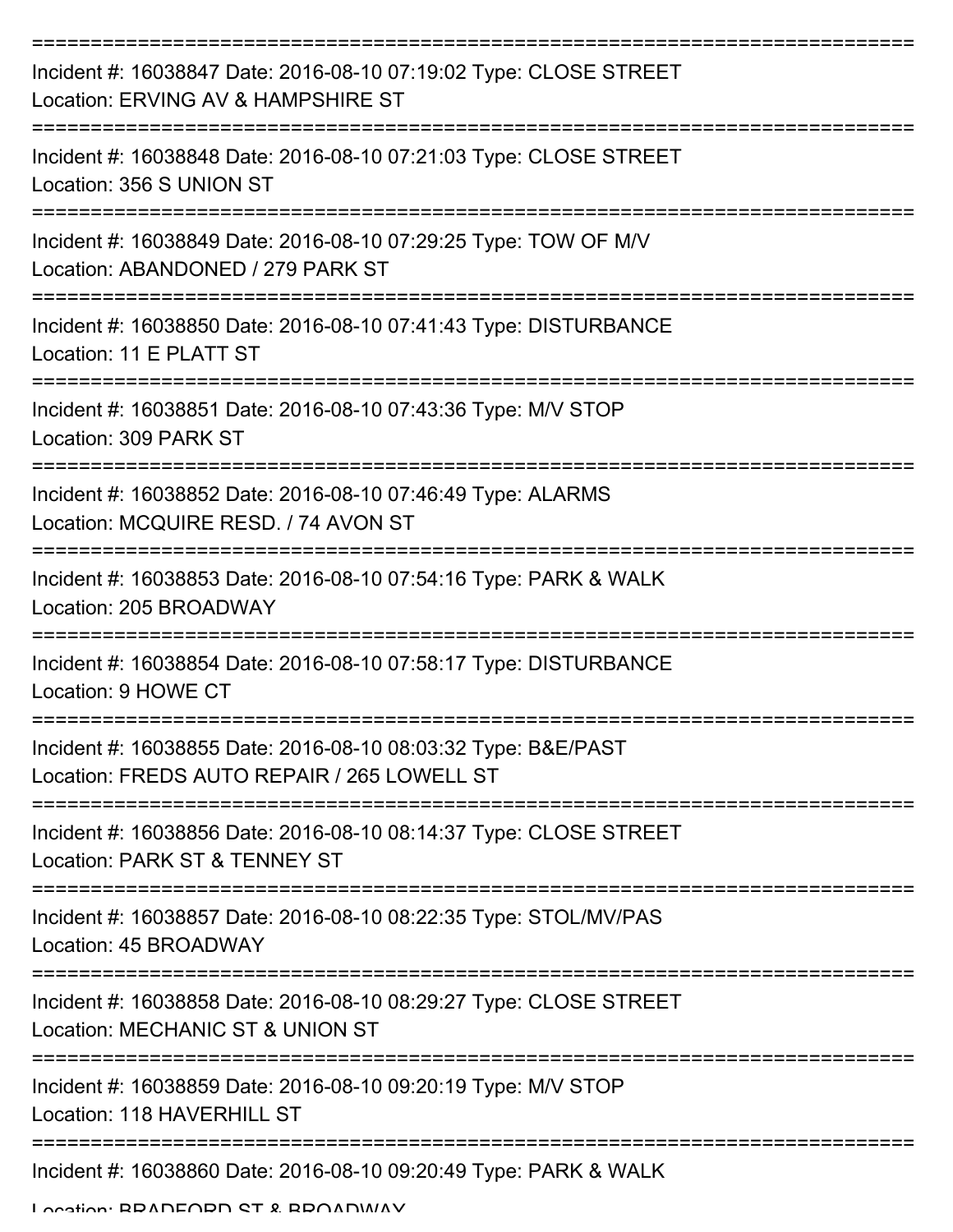| Incident #: 16038861 Date: 2016-08-10 09:23:27 Type: CK WELL BEING<br>Location: SEVEN ELEVEN / 370 BROADWAY                  |
|------------------------------------------------------------------------------------------------------------------------------|
| Incident #: 16038862 Date: 2016-08-10 09:26:55 Type: M/V STOP<br>Location: CENTRAL BRIDGE / 0 MERRIMACK ST                   |
| Incident #: 16038863 Date: 2016-08-10 09:28:07 Type: M/V STOP<br>Location: MARKET ST & PARKER ST                             |
| Incident #: 16038864 Date: 2016-08-10 09:37:52 Type: DRUG VIO<br>Location: CITY MART / 576 HAVERHILL ST                      |
| Incident #: 16038865 Date: 2016-08-10 09:44:59 Type: SUS PERS/MV<br>Location: CEDAR ST & HAMPSHIRE ST                        |
| Incident #: 16038866 Date: 2016-08-10 09:46:06 Type: M/V STOP<br>Location: E HAVERHILL ST & PROSPECT ST                      |
| Incident #: 16038867 Date: 2016-08-10 09:50:54 Type: STOL/MV/PAS<br>Location: 279 PARK ST                                    |
| Incident #: 16038868 Date: 2016-08-10 09:55:50 Type: AUTO ACC/PI<br>Location: 73 WINTHROP AV                                 |
| Incident #: 16038869 Date: 2016-08-10 10:10:04 Type: INVEST CONT<br>Location: 99 AMES                                        |
| ====================<br>Incident #: 16038870 Date: 2016-08-10 10:19:26 Type: NOTIFICATION<br>Location: 192 ARLINGTON ST FL 2 |
| Incident #: 16038871 Date: 2016-08-10 10:25:54 Type: RECOV/STOL/MV<br>Location: CHESTNUT ST & ELM ST                         |
| Incident #: 16038872 Date: 2016-08-10 10:37:39 Type: LIC PLATE STO<br>Location: 34 FERN ST                                   |
| Incident #: 16038873 Date: 2016-08-10 10:40:17 Type: 911 HANG UP<br>Location: 83 ALLSTON ST                                  |
| Incident #: 16038874 Date: 2016-08-10 10:53:12 Type: STOL/MV/PAS<br>Location: 224 WINTHROP AV                                |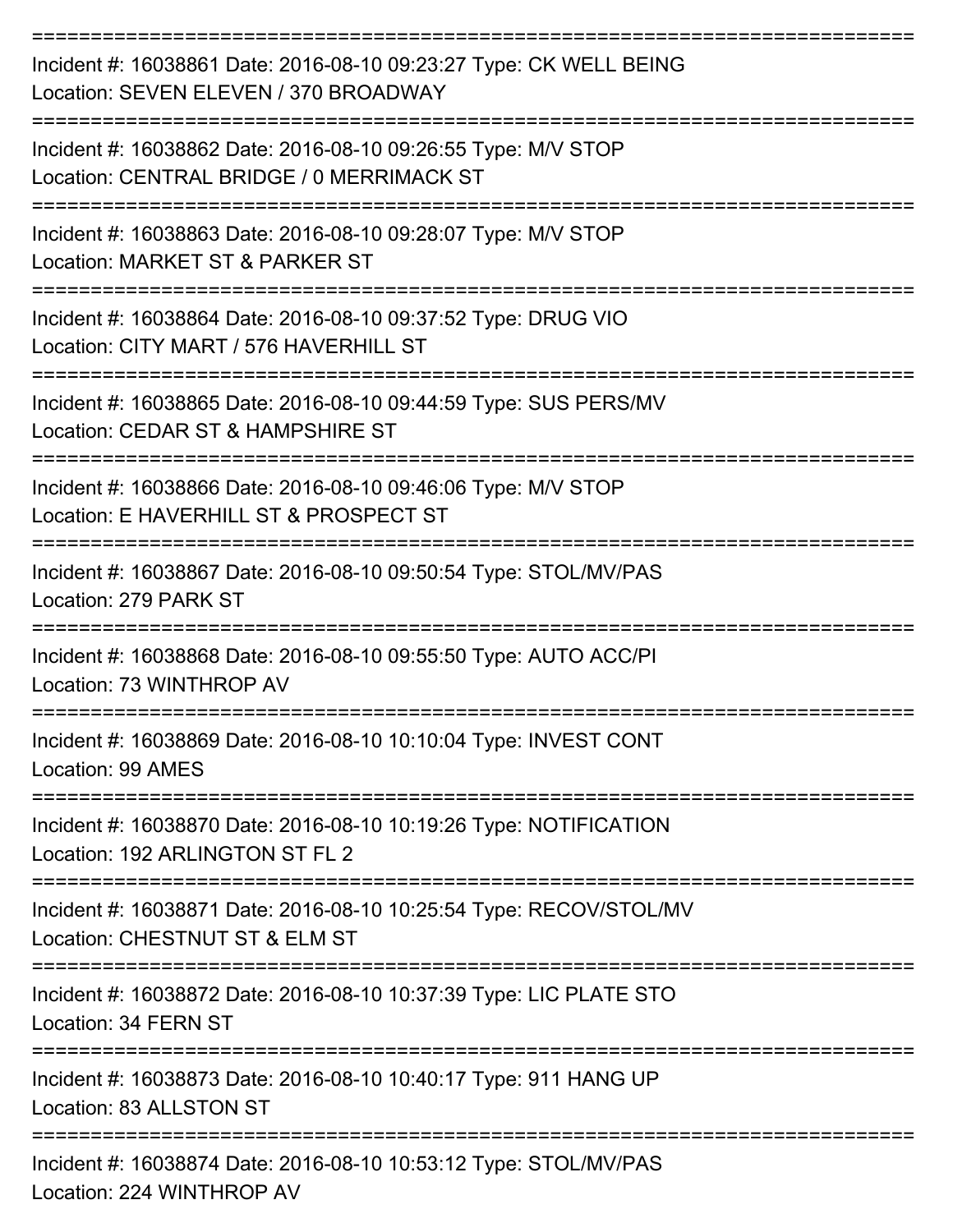| Incident #: 16038875 Date: 2016-08-10 11:15:31 Type: E911 HANGUP<br>Location: TD BANKNORTH MA / 450 ESSEX ST                   |
|--------------------------------------------------------------------------------------------------------------------------------|
| Incident #: 16038876 Date: 2016-08-10 11:18:06 Type: PARK & WALK<br>Location: BRADFORD ST & BROADWAY                           |
| Incident #: 16038877 Date: 2016-08-10 11:19:30 Type: M/V STOP<br>Location: 74 SALEM ST                                         |
| Incident #: 16038878 Date: 2016-08-10 11:20:24 Type: M/V STOP<br>Location: 44 SALEM ST                                         |
| Incident #: 16038879 Date: 2016-08-10 11:20:25 Type: SEX OFFENDER<br>Location: 152 MARGIN ST                                   |
| Incident #: 16038880 Date: 2016-08-10 11:23:04 Type: M/V STOP<br>Location: OSGOOD ST & SALEM ST                                |
| Incident #: 16038881 Date: 2016-08-10 11:24:18 Type: M/V STOP<br>Location: 92 OSGOOD ST                                        |
| =======================<br>Incident #: 16038882 Date: 2016-08-10 11:28:50 Type: M/V STOP<br>Location: HAMPSHIRE ST & LOWELL ST |
| Incident #: 16038884 Date: 2016-08-10 11:31:39 Type: A&B PAST<br>Location: 257 BROADWAY                                        |
| Incident #: 16038883 Date: 2016-08-10 11:32:09 Type: M/V STOP<br>Location: 66 SALEM ST                                         |
| Incident #: 16038885 Date: 2016-08-10 11:33:11 Type: MAL DAMAGE<br>Location: 137 OSGOOD ST                                     |
| Incident #: 16038886 Date: 2016-08-10 11:37:54 Type: 209A/SERVE<br>Location: 90 LOWELL ST                                      |
| Incident #: 16038887 Date: 2016-08-10 11:38:19 Type: DOMESTIC/PROG<br>Location: 10 HAWLEY ST                                   |
| Incident #: 16038888 Date: 2016-08-10 11:38:37 Type: 209A/SERVE<br>Location: 90 LOWELL ST                                      |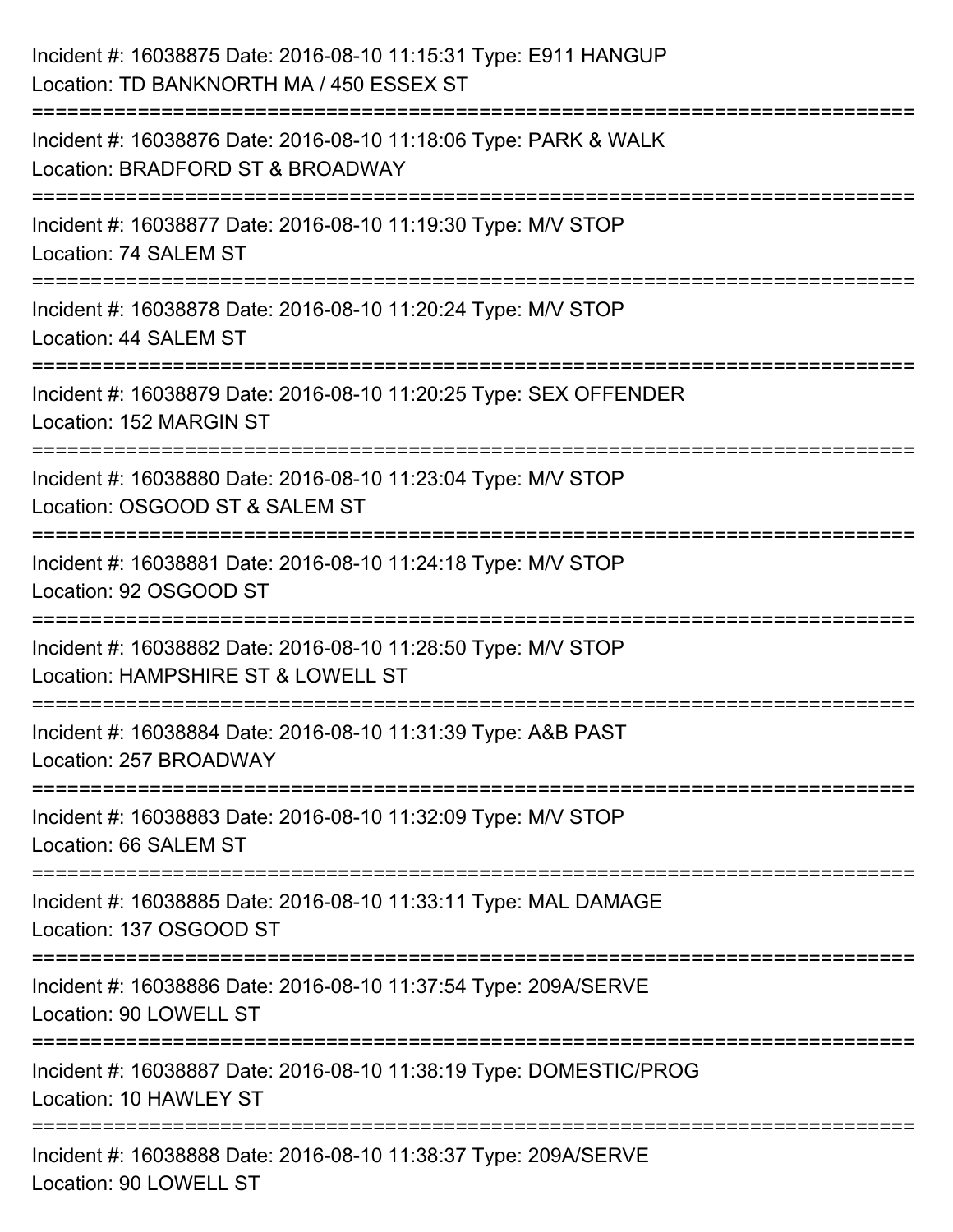| Incident #: 16038889 Date: 2016-08-10 11:39:24 Type: 209A/SERVE<br>Location: 90 LOWELL ST                |
|----------------------------------------------------------------------------------------------------------|
| Incident #: 16038890 Date: 2016-08-10 11:40:34 Type: 209A/SERVE<br>Location: 90 LOWELL ST                |
| Incident #: 16038891 Date: 2016-08-10 11:41:18 Type: 209A/SERVE<br>Location: 90 LOWELL ST                |
| Incident #: 16038892 Date: 2016-08-10 11:41:59 Type: 209A/SERVE<br>Location: 90 LOWELL ST                |
| Incident #: 16038893 Date: 2016-08-10 11:42:08 Type: HIT & RUN M/V<br>Location: 34 HAVERHILL ST          |
| Incident #: 16038894 Date: 2016-08-10 11:42:43 Type: 209A/SERVE<br>Location: 90 LOWELL ST                |
| Incident #: 16038895 Date: 2016-08-10 11:43:38 Type: TOW OF M/V<br>Location: BLAKELIN ST & MANCHESTER ST |
| Incident #: 16038896 Date: 2016-08-10 11:43:41 Type: 209A/SERVE<br>Location: 90 LOWELL ST                |
| Incident #: 16038897 Date: 2016-08-10 11:44:19 Type: 209A/SERVE<br>Location: 90 LOWELL ST                |
| Incident #: 16038898 Date: 2016-08-10 11:44:58 Type: 209A/SERVE<br>Location: 2306 null                   |
| Incident #: 16038899 Date: 2016-08-10 11:45:34 Type: 209A/SERVE<br>Location: 90 LOWELL ST                |
| Incident #: 16038900 Date: 2016-08-10 11:46:20 Type: 209A/SERVE<br>Location: 90 LOWELL ST                |
| Incident #: 16038901 Date: 2016-08-10 11:49:16 Type: UNWANTEDGUEST<br>Location: 266 BROADWAY             |
| Incident #: 16038902 Date: 2016-08-10 12:00:27 Type: PARK & WALK<br>Location: BRADFORD ST & BROADWAY     |

===========================================================================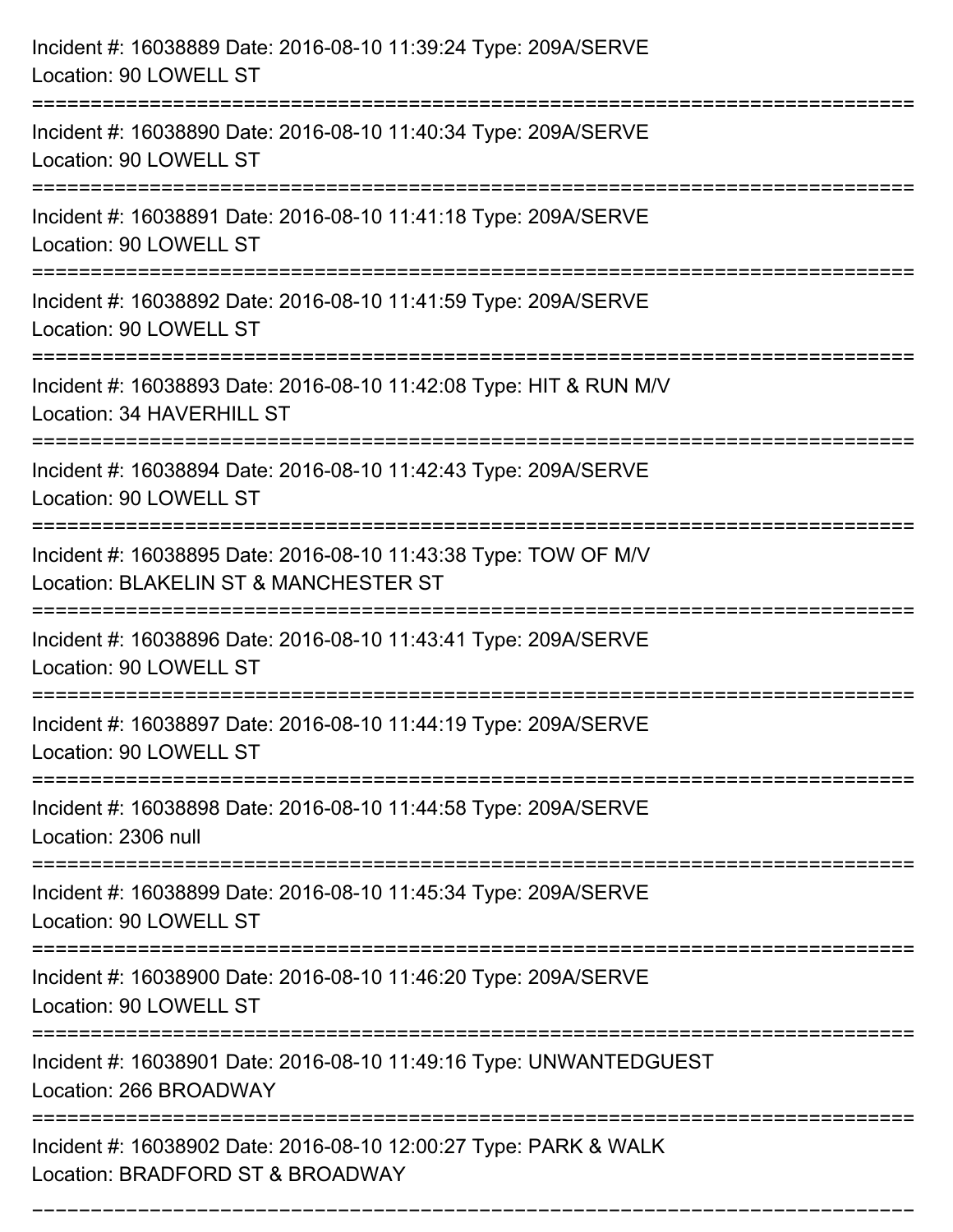| Incident #: 16038903 Date: 2016-08-10 12:01:54 Type: 209A/SERVE<br>Location: 131 LAWRENCE ST #B<br>==============================             |
|-----------------------------------------------------------------------------------------------------------------------------------------------|
| Incident #: 16038904 Date: 2016-08-10 12:05:59 Type: SUS PERS/MV<br>Location: 425 MARKET ST                                                   |
| Incident #: 16038905 Date: 2016-08-10 12:06:24 Type: COURT DOC SERVE<br>Location: BROADWAY & PARK ST<br>=======================               |
| Incident #: 16038906 Date: 2016-08-10 12:07:34 Type: 209A/SERVE<br>Location: 49 BERKELEY ST #A<br>:====================<br>------------------ |
| Incident #: 16038907 Date: 2016-08-10 12:08:50 Type: ASSIST FIRE<br>Location: 77 HIGH ST                                                      |
| Incident #: 16038908 Date: 2016-08-10 12:14:02 Type: 209A/SERVE<br>Location: 44 NEWBURY ST<br>:=====================================          |
| Incident #: 16038909 Date: 2016-08-10 12:20:16 Type: 209A/SERVE<br>Location: 20 ALLSTON ST #B                                                 |
| Incident #: 16038910 Date: 2016-08-10 12:32:23 Type: 209A/SERVE<br>Location: 75 SHAWSHEEN RD                                                  |
| Incident #: 16038911 Date: 2016-08-10 12:33:54 Type: MEDIC SUPPORT<br>Location: 280 MERRIMACK ST                                              |
| Incident #: 16038912 Date: 2016-08-10 12:40:08 Type: 209A/SERVE<br>Location: 245 BAILEY ST                                                    |
| Incident #: 16038913 Date: 2016-08-10 12:47:20 Type: 209A/SERVE<br>Location: 190 FARNHAM ST                                                   |
| Incident #: 16038914 Date: 2016-08-10 12:53:42 Type: 209A/SERVE<br>Location: 56 KENT ST                                                       |
| Incident #: 16038915 Date: 2016-08-10 12:55:21 Type: B&E/PAST<br>Location: TRUE VALUE AUTO SALES / 519 S UNION ST                             |
| Incident #: 16038916 Date: 2016-08-10 13:02:22 Type: 209A/SERVE<br>Location: 28 ROWE ST                                                       |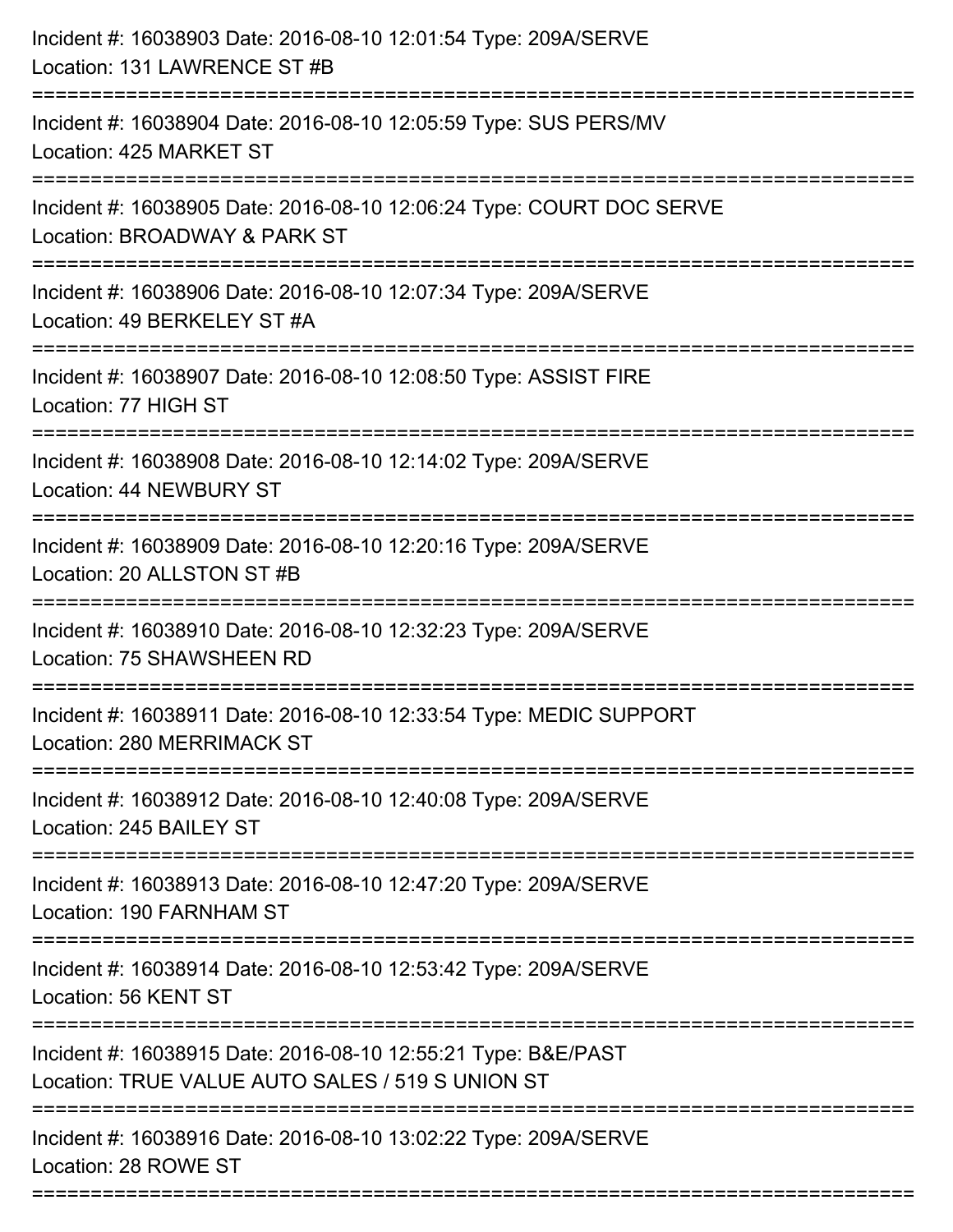Location: 83 EVERETT ST =========================================================================== Incident #: 16038918 Date: 2016-08-10 13:25:33 Type: M/V STOP Location: 327 HAVERHILL ST =========================================================================== Incident #: 16038919 Date: 2016-08-10 13:38:01 Type: M/V STOP Location: 9 BROADWAY =========================================================================== Incident #: 16038920 Date: 2016-08-10 13:39:12 Type: HIT & RUN M/V Location: 66 FERRY ST =========================================================================== Incident #: 16038921 Date: 2016-08-10 13:40:04 Type: M/V STOP Location: CENTRAL BRIDGE / 0 MERRIMACK ST =========================================================================== Incident #: 16038922 Date: 2016-08-10 13:53:56 Type: MEDIC SUPPORT Location: 96 AUBURN ST FL 2ND =========================================================================== Incident #: 16038923 Date: 2016-08-10 14:09:31 Type: M/V STOP Location: 181 CANAL ST =========================================================================== Incident #: 16038924 Date: 2016-08-10 14:11:40 Type: M/V STOP Location: 296 SPRUCE ST =========================================================================== Incident #: 16038925 Date: 2016-08-10 14:18:34 Type: ALARM/BURG Location: FLORES RESD. / 14 MELROSE ST =========================================================================== Incident #: 16038926 Date: 2016-08-10 14:30:42 Type: M/V STOP Location: 570 S UNION ST =========================================================================== Incident #: 16038927 Date: 2016-08-10 14:50:15 Type: DRUG VIO Location: 570 S UNION ST =========================================================================== Incident #: 16038928 Date: 2016-08-10 15:10:24 Type: AUTO ACC/NO PI Location: GROVE ST & PROSPECT ST =========================================================================== Incident #: 16038929 Date: 2016-08-10 15:12:54 Type: DOMESTIC/PROG Location: 280 BROADWAY #REAR FL 2 =========================================================================== Incident #: 16038930 Date: 2016-08-10 15:17:47 Type: LIC PLATE STO Location: 75 HAWLEY ST ===========================================================================

Incident #: 16038931 Date: 2016 08 10 15:27:33 Type: 2016 08 10 15:27:33 Type: 2016 08 10 10 10 10 10 10 10 10<br>.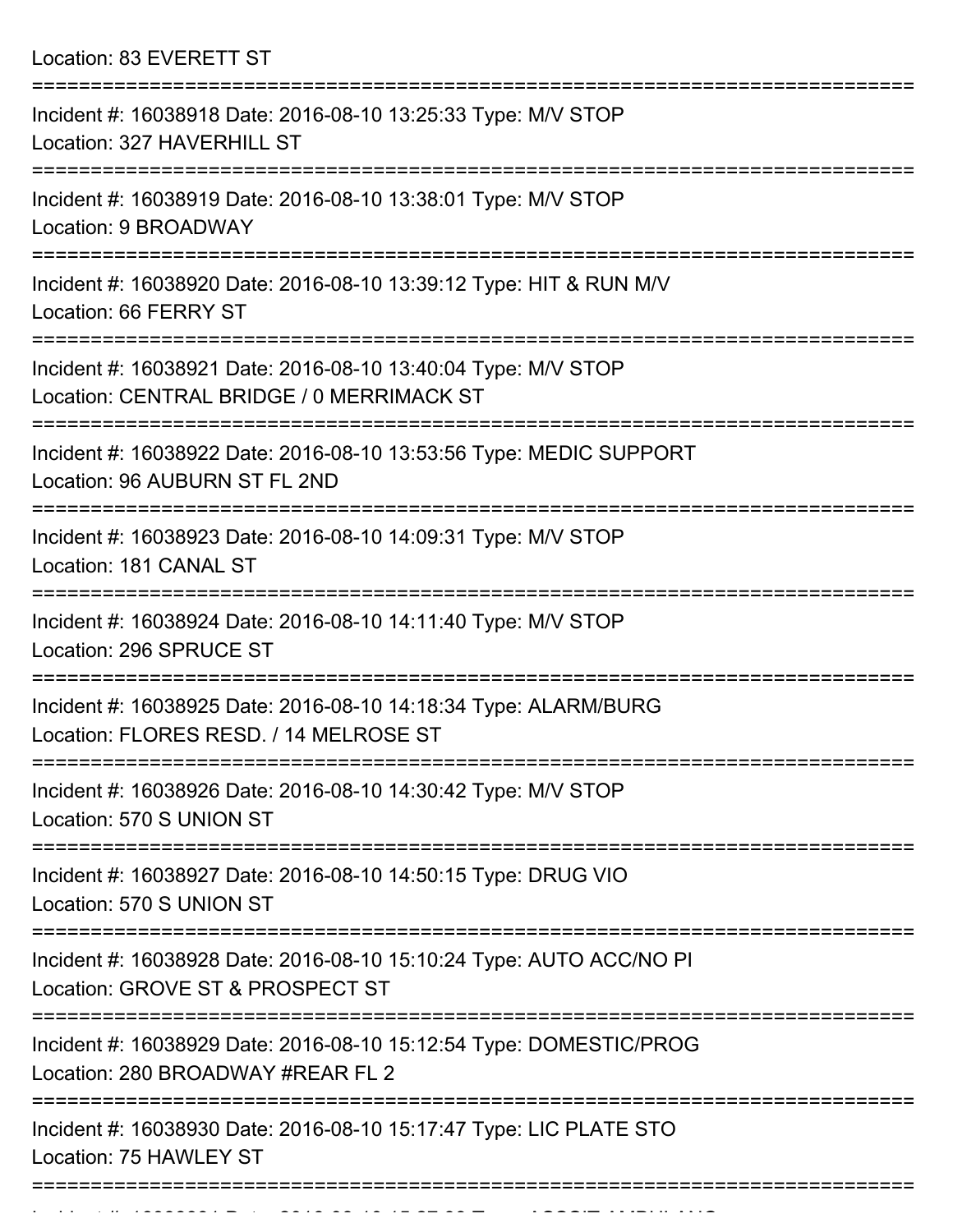| Location: 700 ESSEX ST |  |  |  |
|------------------------|--|--|--|
|------------------------|--|--|--|

| Incident #: 16038932 Date: 2016-08-10 15:42:06 Type: 209A/SERVE<br>Location: 364 LAWRENCE ST                       |
|--------------------------------------------------------------------------------------------------------------------|
| Incident #: 16038933 Date: 2016-08-10 15:50:14 Type: INVESTIGATION<br>Location: 34 TYLER ST<br>,,,,,,,,,,,,,,,,,,, |
| Incident #: 16038934 Date: 2016-08-10 15:53:28 Type: 209A/SERVE<br>Location: 37 AUBURN ST FL D                     |
| Incident #: 16038935 Date: 2016-08-10 15:57:54 Type: MEDIC SUPPORT<br>Location: 30 BRADFORD ST                     |
| Incident #: 16038936 Date: 2016-08-10 16:02:56 Type: VIO CITY ORD<br>Location: 58 MELVIN ST                        |
| Incident #: 16038937 Date: 2016-08-10 16:09:22 Type: HARASSMENT<br>Location: COMMON ST & NEWBURY ST                |
| Incident #: 16038938 Date: 2016-08-10 16:12:00 Type: ASSSIT OTHER PD<br>Location: 96 ANDOVER ST                    |
| Incident #: 16038939 Date: 2016-08-10 16:20:17 Type: WARRANT SERVE<br>Location: ABBOTT ST & S UNION ST             |
| Incident #: 16038940 Date: 2016-08-10 16:21:53 Type: 911 HANG UP<br>Location: 333 HAVERHILL ST #1B                 |
| Incident #: 16038941 Date: 2016-08-10 16:33:10 Type: M/V STOP<br>Location: CANAL ST & HAMPSHIRE ST                 |
| Incident #: 16038942 Date: 2016-08-10 16:43:17 Type: M/V STOP<br>Location: HAMPSHIRE & LOWELL                      |
| Incident #: 16038943 Date: 2016-08-10 16:52:09 Type: M/V STOP<br>Location: ABBOTT ST & S UNION ST                  |
| Incident #: 16038944 Date: 2016-08-10 16:53:20 Type: RECOV/STOL/MV<br><b>Location: HOBSON ST</b>                   |
|                                                                                                                    |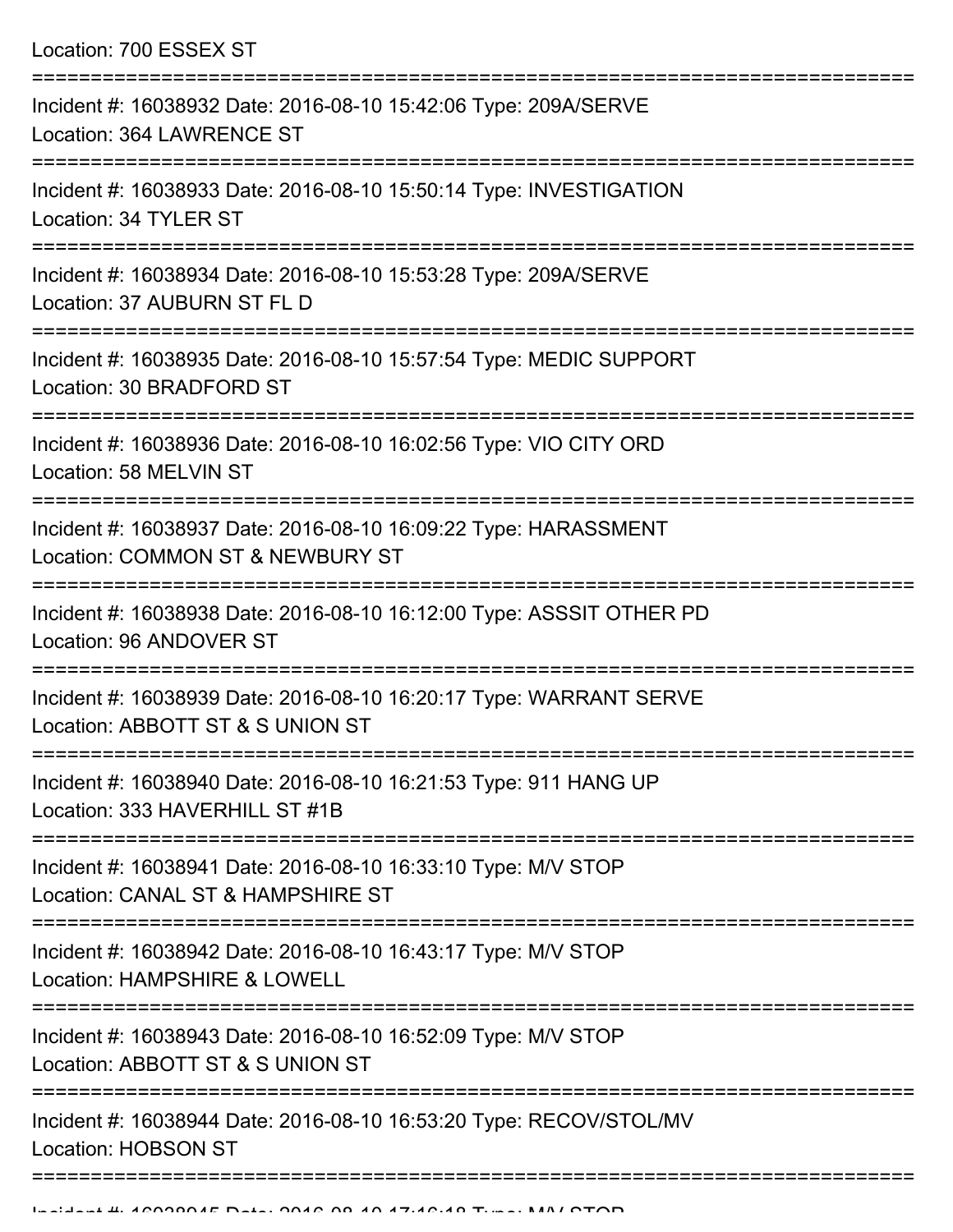| Location: BROADWAY & CEDAR ST                                                                                                    |
|----------------------------------------------------------------------------------------------------------------------------------|
| Incident #: 16038947 Date: 2016-08-10 17:17:43 Type: LOST PROPERTY<br>Location: HAVERHILL ST & MAY ST                            |
| Incident #: 16038946 Date: 2016-08-10 17:18:32 Type: A&B PROG<br>Location: HEWITTS PACKAGE STORE, INCORP / 109 LAWRENCE ST       |
| Incident #: 16038948 Date: 2016-08-10 17:22:43 Type: M/V STOP<br>Location: GRAFTON ST & WINTHROP AV<br>:======================== |
| Incident #: 16038949 Date: 2016-08-10 17:23:06 Type: LARCENY/PAST<br>Location: BROADWAY & CANAL ST                               |
| Incident #: 16038950 Date: 2016-08-10 17:23:47 Type: ALARMS<br>Location: 40 DORCHESTER ST                                        |
| Incident #: 16038951 Date: 2016-08-10 17:28:05 Type: INVESTIGATION<br>Location: LOWELL ST & OXFORD ST                            |
| Incident #: 16038952 Date: 2016-08-10 17:28:53 Type: DRUG VIO<br>Location: 381 HAVERHILL ST                                      |
| Incident #: 16038953 Date: 2016-08-10 17:34:01 Type: M/V STOP<br>Location: PARKER ST & SPRINGFIELD ST                            |
| Incident #: 16038954 Date: 2016-08-10 17:40:31 Type: ALARMS<br>Location: 92 GENESEE ST                                           |
| Incident #: 16038955 Date: 2016-08-10 17:49:02 Type: THREATS/PROG<br>Location: EL PEZ DORADO / 676 ESSEX ST                      |
| Incident #: 16038956 Date: 2016-08-10 17:50:22 Type: AUTO ACC/NO PI<br>Location: AMES ST & HAVERHILL ST                          |
| Incident #: 16038957 Date: 2016-08-10 17:59:53 Type: 209A/VIOLATION<br>Location: 90 LOWELL ST                                    |
| Incident #: 16038959 Date: 2016-08-10 18:03:24 Type: WARRANT SERVE<br>Location: 6 SYLVESTER ST                                   |
|                                                                                                                                  |

Incident #: 16038958 Date: 2016-08-10 18:04:06 Type: INVEST CONT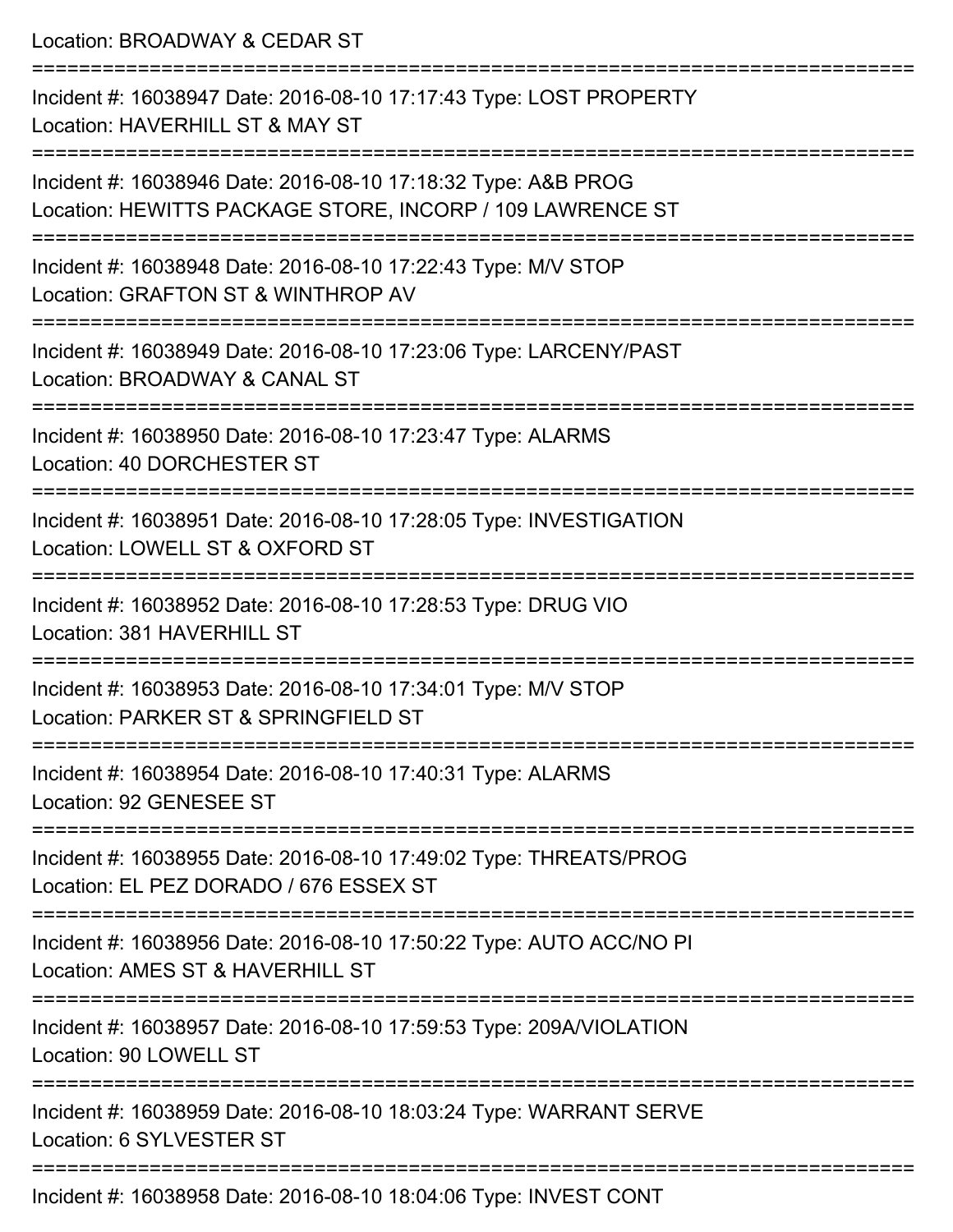| Incident #: 16038960 Date: 2016-08-10 18:05:36 Type: DISTURBANCE<br>Location: 31 HOBSON ST #3 FL 3                           |
|------------------------------------------------------------------------------------------------------------------------------|
| Incident #: 16038961 Date: 2016-08-10 18:08:49 Type: ALARM/BURG<br>Location: HAFFNER'S CORPORATE OFFICE / 2 INTERNATIONAL WY |
| Incident #: 16038962 Date: 2016-08-10 18:14:40 Type: M/V STOP<br>Location: 73 WOODLAND ST                                    |
| Incident #: 16038963 Date: 2016-08-10 18:18:20 Type: ALARMS<br>Location: WEATHERBEE SCHOOL / 75 NEWTON ST                    |
| Incident #: 16038964 Date: 2016-08-10 18:25:16 Type: INVEST CONT<br>Location: 60 ISLAND ST                                   |
| Incident #: 16038965 Date: 2016-08-10 18:25:49 Type: UNWANTEDGUEST<br>Location: 383 HAVERHILL ST #40                         |
| Incident #: 16038966 Date: 2016-08-10 18:31:36 Type: M/V STOP<br>Location: AMES ST & PEARL ST                                |
| Incident #: 16038967 Date: 2016-08-10 18:36:58 Type: MV/BLOCKING<br>Location: 87 OAK ST                                      |
| ==============<br>Incident #: 16038968 Date: 2016-08-10 18:46:14 Type: SUS PERS/MV<br>Location: LAWRENCE ST & PARK ST        |
| Incident #: 16038969 Date: 2016-08-10 18:49:51 Type: M/V STOP<br>Location: AMES ST & OLIVE AV                                |
| Incident #: 16038970 Date: 2016-08-10 18:54:36 Type: ALARM/BURG<br>Location: 1ST BAPTIST HATIAN CHURCH / 150 GARDEN ST       |
| Incident #: 16038971 Date: 2016-08-10 18:54:50 Type: ALARMS<br>Location: GUILMETTE SCHOOL / 80 BODWELL ST                    |
| Incident #: 16038972 Date: 2016-08-10 18:56:43 Type: M/V STOP<br>Location: 340 HAVERHILL ST                                  |
| Incident #: 16038973 Date: 2016-08-10 19:00:29 Type: MV/BLOCKING                                                             |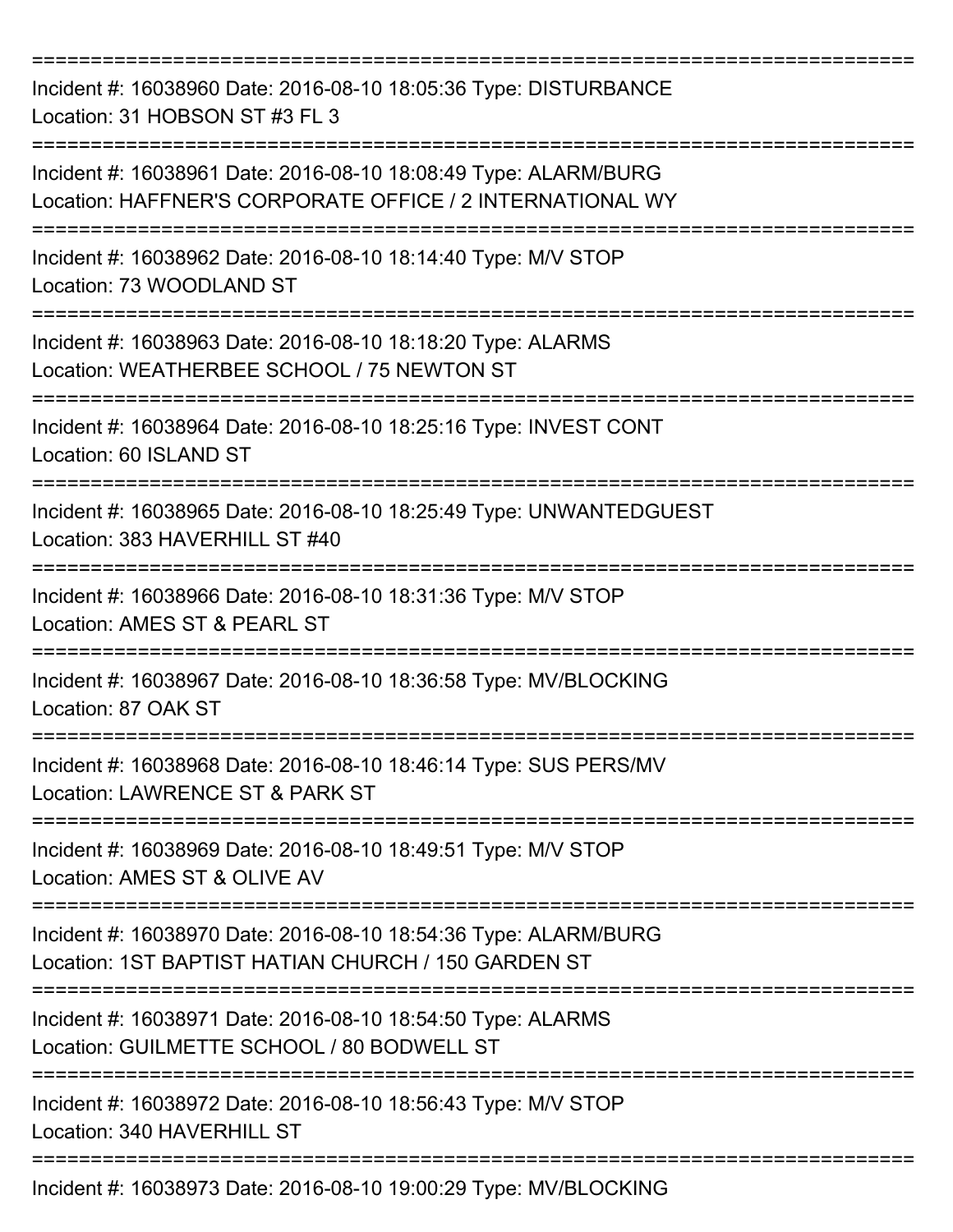| Incident #: 16038974 Date: 2016-08-10 19:09:43 Type: M/V STOP<br>Location: 10 PARK ST                              |
|--------------------------------------------------------------------------------------------------------------------|
| Incident #: 16038975 Date: 2016-08-10 19:12:10 Type: M/V STOP<br>Location: 55 ESSEX ST                             |
| Incident #: 16038976 Date: 2016-08-10 19:18:34 Type: M/V STOP<br>Location: 447 ESSEX ST                            |
| Incident #: 16038977 Date: 2016-08-10 19:21:48 Type: A&B PAST<br>Location: 363 HAMPSHIRE ST                        |
| Incident #: 16038978 Date: 2016-08-10 19:27:53 Type: TOW OF M/V<br>Location: TRESPASS / 42 LEBANON ST              |
| ===========<br>Incident #: 16038979 Date: 2016-08-10 19:32:24 Type: M/V STOP<br>Location: COMMON ST & HAMPSHIRE ST |
| Incident #: 16038980 Date: 2016-08-10 19:55:04 Type: SUS PERS/MV<br>Location: 41 MARKET ST<br>-----------          |
| Incident #: 16038981 Date: 2016-08-10 20:05:11 Type: DRUG VIO<br>Location: 615 BROADWAY                            |
| Incident #: 16038982 Date: 2016-08-10 20:07:10 Type: ALARMS<br>Location: COMMONWEALTH VW / 1 COMMONWEALTH DR       |
| Incident #: 16038983 Date: 2016-08-10 20:08:10 Type: M/V STOP<br>Location: 138 NEWBURY ST                          |
| Incident #: 16038984 Date: 2016-08-10 20:08:17 Type: M/V STOP<br>Location: LORING ST & SALEM ST                    |
| Incident #: 16038985 Date: 2016-08-10 20:11:25 Type: LOCKOUT<br>Location: 32 LAWRENCE ST #44 FL 4                  |
| Incident #: 16038986 Date: 2016-08-10 20:18:11 Type: M/V STOP<br>Location: BROOKFIELD ST & EASTON ST               |
| Incident #: 16038987 Date: 2016-08-10 20:23:33 Type: ALARMS                                                        |

LAWRENCE HIGH GOLLON LEAN PARIOLLER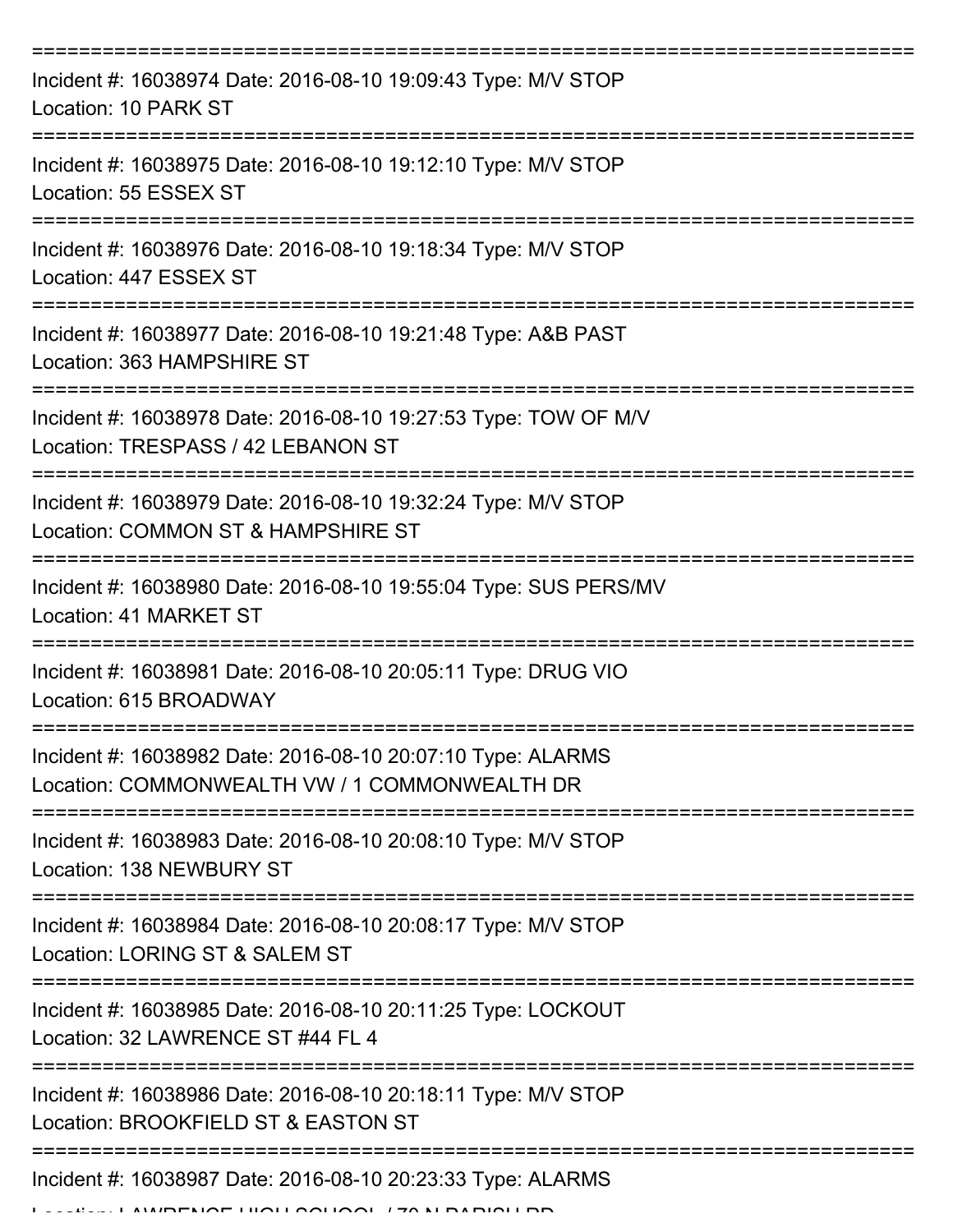| Incident #: 16038988 Date: 2016-08-10 20:24:22 Type: M/V STOP<br>Location: BROADWAY & CROSS ST                                     |
|------------------------------------------------------------------------------------------------------------------------------------|
| Incident #: 16038989 Date: 2016-08-10 20:28:29 Type: MEDIC SUPPORT<br>Location: DPW / 31 AUBURN ST                                 |
| Incident #: 16038990 Date: 2016-08-10 20:44:58 Type: NEIGHBOR PROB<br>Location: 143 E HAVERHILL ST #REAR FL 1<br>================= |
| Incident #: 16038991 Date: 2016-08-10 20:50:36 Type: 209A/VIOLATION<br>Location: 143 BERKELEY ST #2 FL 2                           |
| Incident #: 16038992 Date: 2016-08-10 20:56:59 Type: M/V STOP<br>Location: LAWRENCE ST & METHUEN ST                                |
| Incident #: 16038993 Date: 2016-08-10 21:02:04 Type: CK WELL BEING<br>Location: 53 BRADFORD ST #1E                                 |
| Incident #: 16038994 Date: 2016-08-10 22:00:39 Type: ALARM/BURG<br>Location: CITY MART / 576 HAVERHILL ST                          |
| Incident #: 16038995 Date: 2016-08-10 22:05:20 Type: MAN DOWN<br>Location: 205 BROADWAY                                            |
| Incident #: 16038996 Date: 2016-08-10 22:18:14 Type: STOL/MV/PAS<br>Location: 30 MYRTLE ST                                         |
| Incident #: 16038997 Date: 2016-08-10 22:56:50 Type: M/V STOP<br>Location: HAMPSHIRE ST & LOWELL ST                                |
| Incident #: 16038998 Date: 2016-08-10 23:00:01 Type: LOUD NOISE<br>Location: 98 OSGOOD ST FL 1ST                                   |
| Incident #: 16038999 Date: 2016-08-10 23:24:47 Type: M/V STOP<br>Location: HAWLEY ST & S BROADWAY                                  |
| Incident #: 16039000 Date: 2016-08-10 23:32:42 Type: DRUG VIO<br>Location: 77 S UNION ST                                           |
|                                                                                                                                    |